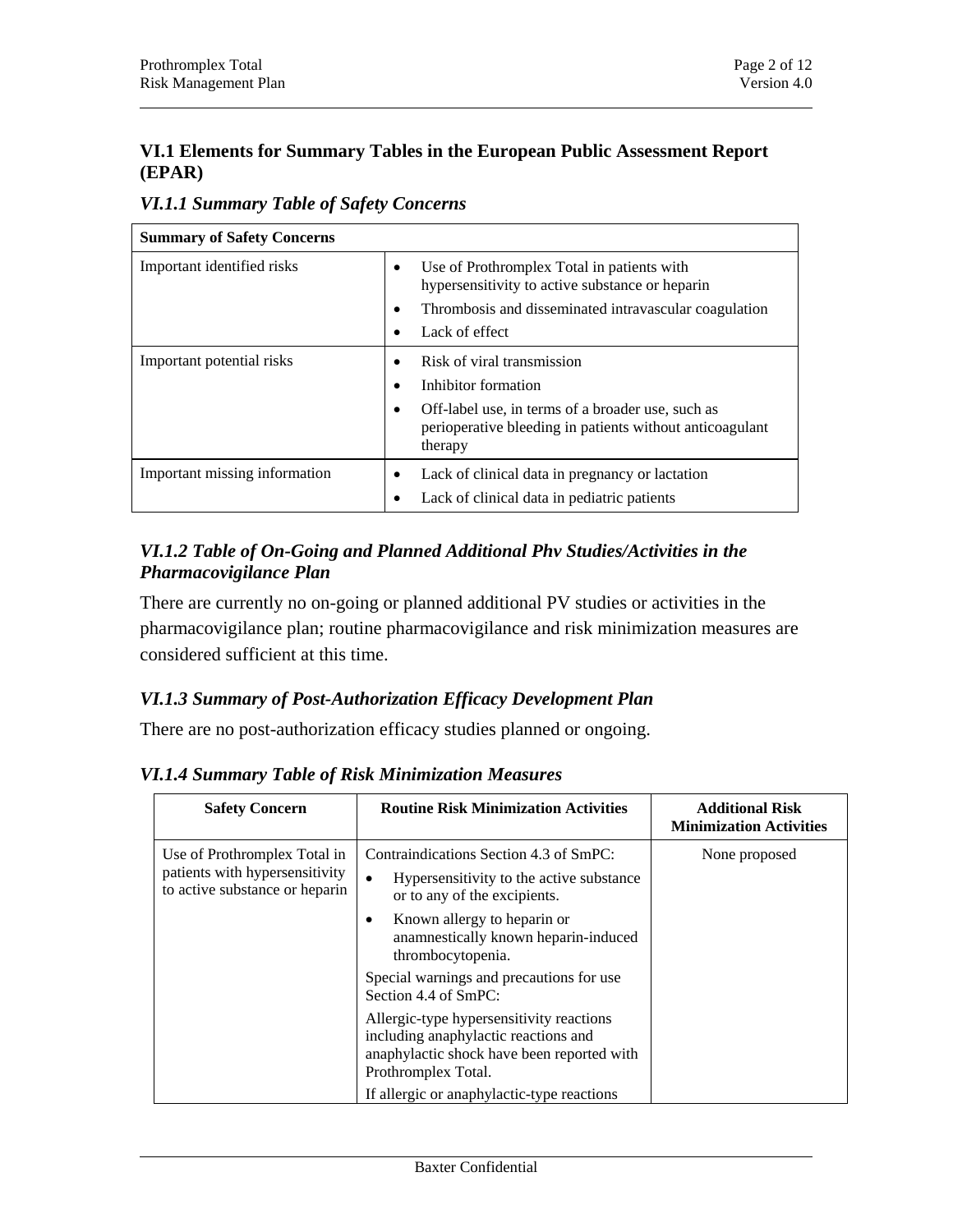|                                                          | occur, the injection/infusion should be<br>stopped immediately. In the case of shock<br>standard medical treatment for shock should<br>be implemented                                                                                                                                                                                  |               |
|----------------------------------------------------------|----------------------------------------------------------------------------------------------------------------------------------------------------------------------------------------------------------------------------------------------------------------------------------------------------------------------------------------|---------------|
| Thrombosis and disseminated<br>intravascular coagulation | Special warnings and precautions for use<br>Section 4.4 of the SmPC:                                                                                                                                                                                                                                                                   | None proposed |
|                                                          | There is a risk of thrombosis and<br>disseminated intravascular coagulation<br>(DIC) when patients, with either congenital<br>or acquired deficiency, are treated with<br>human prothrombin complex concentrates,<br>including Prothromplex Total, particularly<br>with repeated dosing.                                               |               |
|                                                          | Arterial and venous thromboembolic events<br>including myocardial infarction,<br>cerebrovascular accident (e.g. stroke),<br>pulmonary embolism as well as DIC have<br>been reported with Prothromplex Total.                                                                                                                           |               |
|                                                          | The risk may be higher in treatment of<br>isolated FVII deficiency, since the other<br>vitamin K-dependent coagulation factors,<br>with longer half lives, may accumulate to<br>levels considerably higher than normal.                                                                                                                |               |
|                                                          | Patients given human prothrombin complex<br>concentrates should be observed closely for<br>signs and symptoms of intravascular<br>coagulation or thrombosis. Because of the<br>risk of thromboembolic complications,<br>particularly close monitoring should be<br>exercised when administering prothrombin<br>complex concentrates to |               |
|                                                          | patients with a history of coronary heart<br>disease                                                                                                                                                                                                                                                                                   |               |
|                                                          | patients with liver disease<br>$\bullet$                                                                                                                                                                                                                                                                                               |               |
|                                                          | pre or post-operative patients                                                                                                                                                                                                                                                                                                         |               |
|                                                          | neonates                                                                                                                                                                                                                                                                                                                               |               |
|                                                          | other patients at risk of<br>thromboembolic events or disseminated<br>intravascular coagulation                                                                                                                                                                                                                                        |               |
|                                                          | In each of these situations, the potential<br>benefit of treatment should be weighed<br>against the risk of these complications.                                                                                                                                                                                                       |               |
|                                                          | Overdose Section 4.9 of the SmPC states:                                                                                                                                                                                                                                                                                               |               |
|                                                          | The use of high doses of human plasma<br>prothrombin complex products has been<br>associated with instances of myocardial<br>infarction, disseminated intravascular                                                                                                                                                                    |               |
|                                                          | coagulation, venous thrombosis and<br>pulmonary embolism. Therefore in case of                                                                                                                                                                                                                                                         |               |
|                                                          | overdose, the risk of development of                                                                                                                                                                                                                                                                                                   |               |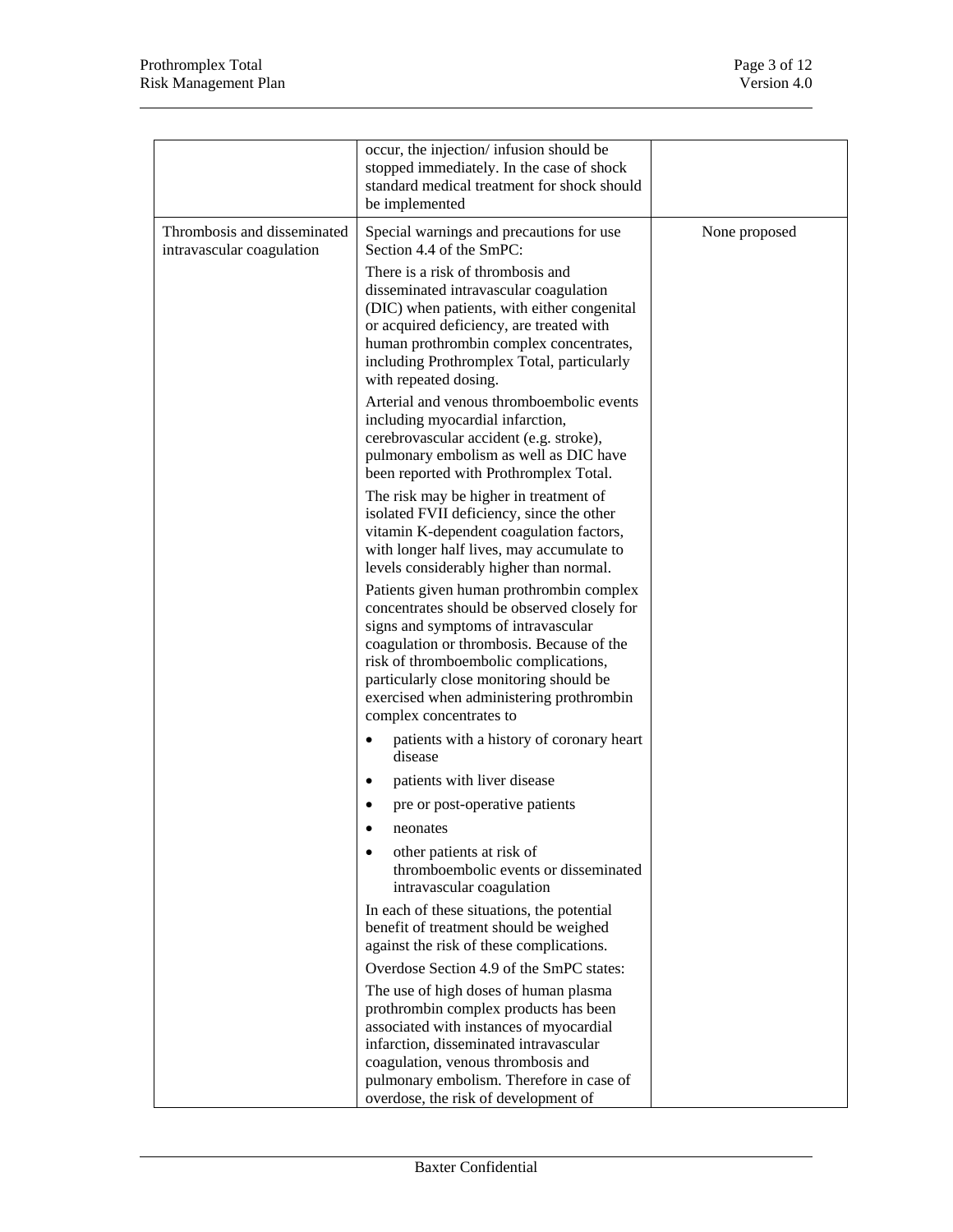|                            | thromboembolic complications or<br>disseminated intravascular coagulation is<br>enhanced.                                                                                                                                                                                                                                                                                                                                                                                                                                                                                                                                                                                                                                                                                                                                  |               |
|----------------------------|----------------------------------------------------------------------------------------------------------------------------------------------------------------------------------------------------------------------------------------------------------------------------------------------------------------------------------------------------------------------------------------------------------------------------------------------------------------------------------------------------------------------------------------------------------------------------------------------------------------------------------------------------------------------------------------------------------------------------------------------------------------------------------------------------------------------------|---------------|
| Lack of effect             | Lack of effect may be associated with drug<br>potency or inhibitor development.<br>Undesirable effects Section 4.8 of the<br>SmPC:<br>Replacement therapy with human<br>prothrombin complex concentrates,                                                                                                                                                                                                                                                                                                                                                                                                                                                                                                                                                                                                                  | None proposed |
|                            | including therapy with Prothromplex Total,<br>may result in the formation of circulating<br>antibodies inhibiting one or more of the<br>human prothrombin complex factors. If<br>such inhibitors occur, the condition will<br>manifest itself as a poor clinical response.                                                                                                                                                                                                                                                                                                                                                                                                                                                                                                                                                 |               |
| Risk of viral transmission | Special warnings and precautions for use<br>Section 4.4 of SmPC states:<br>Standard measures to prevent infections<br>which can be transmitted by medicinal<br>products made from human blood or plasma<br>include donor selection, testing of<br>individual donations and plasma pools for<br>specific infection markers and the execution<br>of effective manufacturing steps to<br>inactivate / remove viruses. Nevertheless,<br>when medicinal products prepared from<br>human blood or plasma are administered,<br>infectious diseases due to transmission of<br>infective agents – also of a hitherto<br>unknown nature – cannot be completely<br>ruled out.<br>These measures are considered effective<br>against enveloped viruses such as HIV,<br>HBV and HCV as well as against the non-<br>enveloped HAV virus. | None proposed |
|                            | The measures taken may be of limited value<br>against non-enveloped viruses such as<br>parvovirus B19. Parvovirus B19 infection<br>may be serious for pregnant women (fetal<br>infection) and for individuals with<br>immunodeficiency or increased<br>erythropoiesis (e.g. haemolytic anaemia).<br>When a medicinal product prepared from<br>human blood or plasma is administered<br>regularly / repeatedly, appropriate<br>vaccinations (hepatitis A and B) must be<br>considered.<br>In the patient's interests, it is strongly<br>recommended that each administration of<br>Prothromplex Total is documented with the<br>enclosed self-adhesive label in the medical                                                                                                                                                 |               |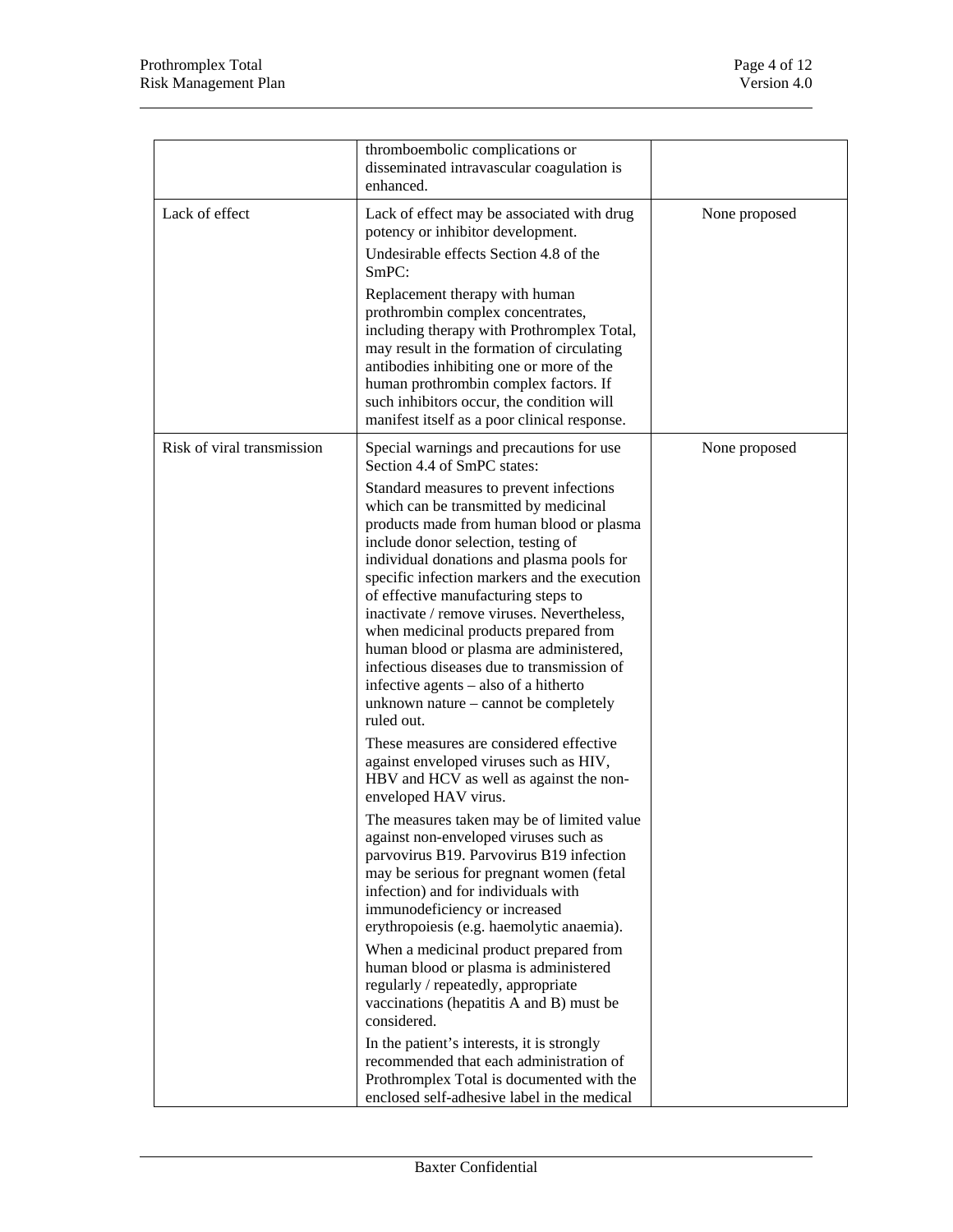|                                                                                                                                | record.                                                                                                                                                                                                                                                                                                                                                                                                                                                                                                                                                                                                                                                                                    |               |
|--------------------------------------------------------------------------------------------------------------------------------|--------------------------------------------------------------------------------------------------------------------------------------------------------------------------------------------------------------------------------------------------------------------------------------------------------------------------------------------------------------------------------------------------------------------------------------------------------------------------------------------------------------------------------------------------------------------------------------------------------------------------------------------------------------------------------------------|---------------|
| Inhibitor formation                                                                                                            | Undesirable effects Section 4.8 of the<br>SmPC:<br>Replacement therapy with human<br>prothrombin complex concentrates,<br>including therapy with Prothromplex Total,<br>may result in the formation of circulating<br>antibodies inhibiting one or more of the<br>human prothrombin complex factors. If<br>such inhibitors occur, the condition will<br>manifest itself as a poor clinical response.                                                                                                                                                                                                                                                                                       | None proposed |
| Off-label use, in terms of a<br>broader use, such as<br>perioperative bleeding in<br>patients without<br>anticoagulant therapy |                                                                                                                                                                                                                                                                                                                                                                                                                                                                                                                                                                                                                                                                                            | None proposed |
| Lack of clinical data in<br>pregnancy or lactation                                                                             | Fertility, pregnancy and lactation Section<br>4.6 of the SmPC:<br>There is no information on the effects of<br>Prothromplex Total on fertility.<br>There are no adequate data from the use of<br>Prothromplex Total in pregnant or lactating<br>women. Healthcare providers should<br>carefully consider the potential risks and<br>benefits for each specific patient before<br>Prothomplex Total is used.<br>Animal studies are not suitable to assess the<br>safety with respect to pregnancy,<br>embryonal/foetal development, parturition<br>or postnatal development. Therefore<br>Prothromplex Total should be used during<br>pregnancy and lactation only if clearly<br>indicated. | None proposed |
| Lack of clinical data in<br>pediatric patients                                                                                 | Posology and method of administration<br>Section 4.2 of the SmPC:<br>Pediatric population<br>The safety and efficacy of the use of<br>Prothromplex Total in paediatric patients<br>have not been established in Baxter clinical<br>trials.                                                                                                                                                                                                                                                                                                                                                                                                                                                 | None proposed |

# **VI.2 Elements for a Public Summary**

# *VI.2.1 Overview of Disease Epidemiology*

A combined deficiency of vitamin K-dependent clotting factors II, VII, IX, and X (and proteins C, S, and Z) is usually caused by liver disease, malabsorption, or warfarin overdose.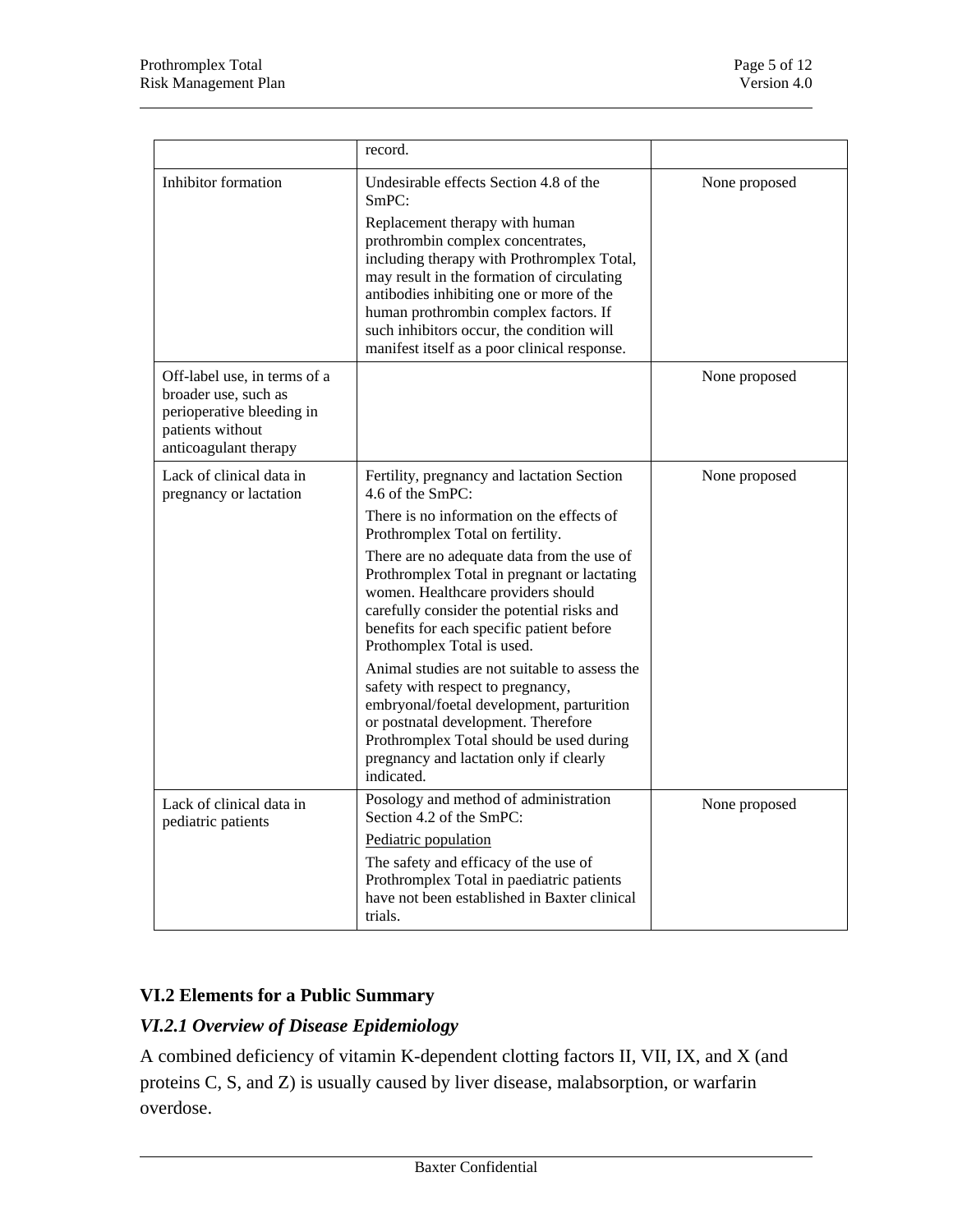The number of individuals who receive long-term oral anticoagulant therapy (e.g., coumarin, warfarin), for the treatment and prevention of blood clot diseases has increased dramatically in recent years. Approximately 1-2% of the general population is treated with oral anticoagulants. Oral anticoagulants provide antithrombotic benefits but also increase the risk of severe and potentially fatal bleeding. Each year, approximately 3% to 7% of vitamin K-antagonist treated patients require rapid reversion of the anticoagulant effect in cases of overdose, active bleeding episodes, or for urgent surgery.

The medical need for urgent reversal or urgent warfarin reversal is confirmed by large scale epidemiological studies which show that in patients receiving oral anticoagulant therapy, the yearly occurance of major bleeding complications ranged from 1.1% to 1.5%, stomach and intestines and brain being the most frequently involved (30-60% and 17-30%, respectively). Factors related to an increased risk of bleeding include anticoagulation intensity, variability, and duration, age, patient co-morbidity and concomitant treatments.

# *VI.2.2 Summary of Treatment Benefits*

Prothromplex Total 600 IU is a preparation made from human plasma (the liquid part of the blood). It contains the coagulation factors II, VII, IX, and X (prothrombin complex coagulation factors). These coagulation factors are vitamin K-dependent and they play an important role in blood coagulation. In the event of a deficiency of one or more of these factors, blood does not coagulate as rapidly as usually, which leads to an increased bleeding tendency.

Prothromplex Total 600 IU is used for:

Acquired deficiency of the prothrombin complex coagulation factors

- For the treatment of bleeding
- For the prevention of bleeding immediately before or after surgery. A deficiency of the vitamin K-dependent coagulation factors may be caused, for example, by a treatment with or an overdosage of medicinal products which reduce the effect of vitamin K (so-called vitamin K antagonists).

Congenital deficiency of the coagulation factors II, VII, IX and X

- For the treatment of bleeding
- For the prevention of bleeding immediately before or after surgery, provided that the appropriate individual factor concentrates is not available.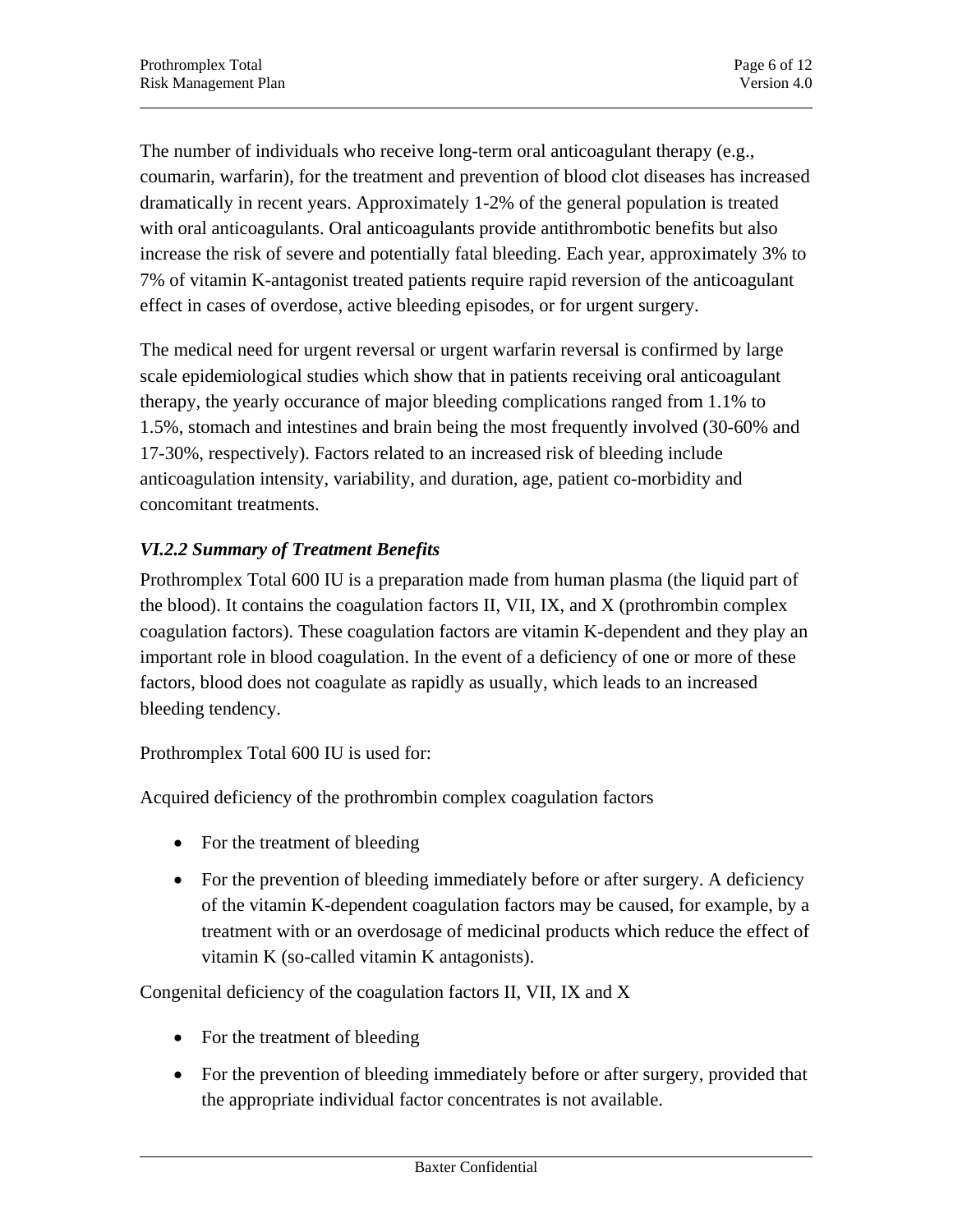Minor bleeding caused by overdose with oral anticoagulants or by interactions of oral anticoagulants with other drugs can be treated with prothrombin complex concentrate (PCC), such as Prothromplex Total. PCC should also be given to prevent disease infections prior to surgery in patients undergoing oral anticoagulation. PCC is the treatment of choice since these preparations can raise prothrombin complex factor levels more rapidly and more extensively than fresh frozen plasma (FFP).

Lack of primary vitamin K is not common in healthy persons. The reasons for the lack in the vitamin K-dependent coagulation factors are mainly secondary to diseases or drug therapy (Olson 1987), for example bleeding in the newborn, dietary inadequacy, total parenteral nutrition, biliary obstruction, malabsorption syndromes, or drug therapy (broad-spectrum antibiotics including cephalosporins, megadoses of vitamins A and E). The administration of vitamin K in most cases is adequate for the treatment of the coagulation disorders. However, in acute life-threatening situations, replacement therapy with PCC is indicated (Ansell et al, 1977).

Severe liver insufficiency results in reduced levels of the vitamin K-dependent coagulation factors. Severe bleeding and prophylactic treatment before surgery are therefore considered indications for the administration of PCC in patients with liver diseases.

A congenital deficiency in factors II, VII, IX, and X may be diagnosed either for one factor or for a combination of more than one factors. Congenital factor VII and IX deficiencies are the most common.

Lack of factor II (prothrombin) is a rare autosomal recessive disorder that occurs in approximately 1 in 2 million people  $^{(Meeks et al, 2008)}$ . The prevention of bleeding activity of prothrombin is thought to be between 20% and 40%. Low prothrombin activity typically prolongs both the activated partial thromboplastin time (aPTT) and prothrombin time (PT). Diagnosis is confirmed by plasma prothrombin level assay. Both FFP and PCC contain prothrombin and may be used for treatment.

Congenital factor VII deficiency is rare, accounting for one symptomatic individual per 500,000 people. Clinical manifestations are heterogeneous, ranging from severe lifethreatening hemorrhages, such as cerebral, gastrointestinal, and joint hemorrhages, to minor bleeding. Alternative therapeutic options are available, including highly purified plasma-derived FVII concentrate or recombinant activated factor VII, which are considered the treatments of choice.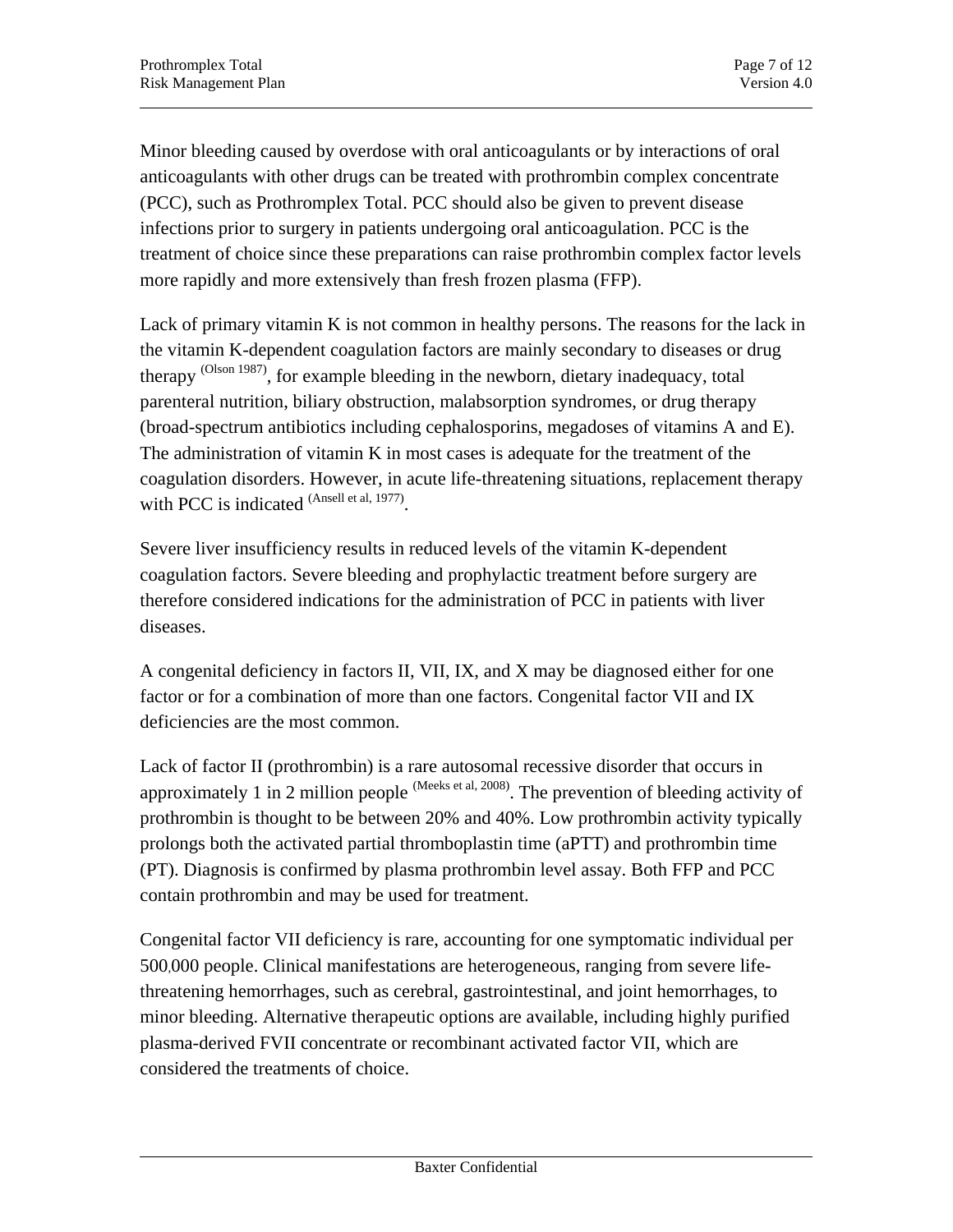Congenital factor IX deficiency (hemophilia B) is the most common congenital prothrombin complex factor deficiency. PCC such as Prothromplex Total, which contain factor IX, have been used for more than 30 years to treat hemophilia B. Nowadays, preference is given to purer factor IX concentrates and recombinant factor IX (Keeling et al, 2008), which are considered the treatments of choice.

Isolated, congenital factor X deficiency seems to occur more frequently than factor II deficiency, but nonetheless constitutes an extremely rare coagulation disorder (1 in every 1 000 000 people) (Menegatti et al, 2009). The clinical presentation of factor X deficiency places it among the most severe of the rare coagulation defects, typically including hemarthroses, hematomas, and umbilical cord, gastrointestinal, and central nervous system bleeding. Diagnosis is based on the concomitant prolongation of the PT and aPTT, and plasma factor X level assay. There is no specific factor X concentrate available, and current treatment includes the administration of FFP or PCC (Menegatti et al, 2009).

## *VI.2.3 Unknowns Relating to Treatment Benefits*

The safety of human prothrombin complex concentrates for use in human pregnancy and during lactation has not been established. Therefore, human prothrombin complex should be used during pregnancy and lactation only if clearly indicated.

There is no restriction in the Prothromplex Total label in regards to pediatric use. However, there have been no well-controlled studies to assess the safety of human prothrombin complex concentrates for use in the pediatric population.

| <b>Risk</b>                                                                                                                           | What is Known                                                                                                                       | <b>Preventability</b>                                                                                                                                                |
|---------------------------------------------------------------------------------------------------------------------------------------|-------------------------------------------------------------------------------------------------------------------------------------|----------------------------------------------------------------------------------------------------------------------------------------------------------------------|
| Severe sudden allergic reaction<br>(Use of Prothromplex Total in<br>patients with hypersensitivity to<br>active substance or heparin) | There is a rare possibility of<br>developing a severe sudden<br>allergic reaction (anaphylactic<br>reaction) to Prothromplex Total. | Monitoring for early symptoms of<br>allergic reaction such as:<br>- erythema (reddening of the<br>skin)<br>- skin rash                                               |
|                                                                                                                                       |                                                                                                                                     | - appearance of hives on the skin<br>(nettle rash/urticaria)<br>- itching anywhere on the body<br>- swelling of lips and tongue<br>- breathing difficulties/dyspnoea |

#### *VI.2.4 Summary of Safety Concerns*

#### **Important Identified Risks**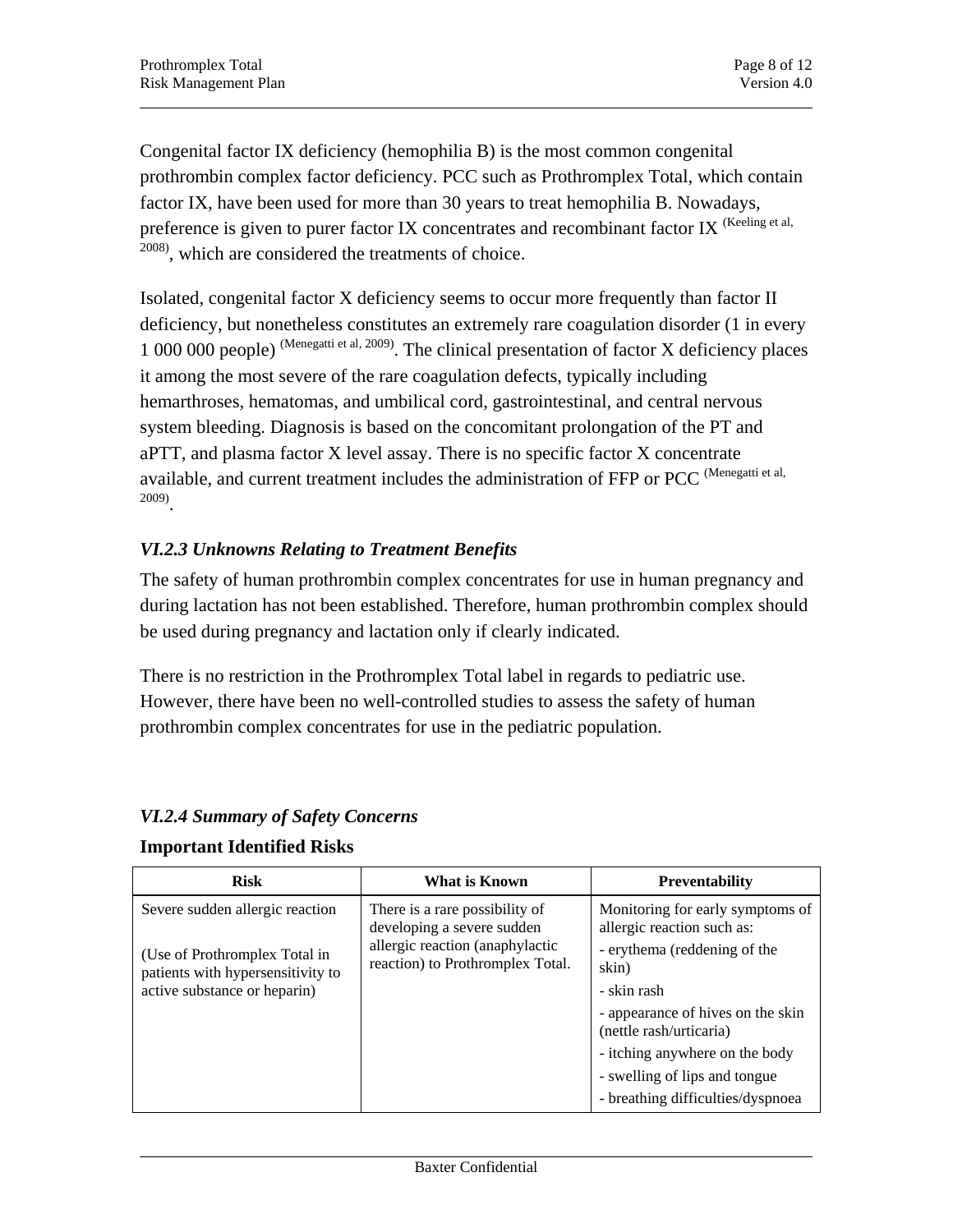| <b>Risk</b>                                                                       | <b>What is Known</b>                                                                                                                                                                                                                                                                                                                                                                                                                                                                            | Preventability                                                                                                                           |
|-----------------------------------------------------------------------------------|-------------------------------------------------------------------------------------------------------------------------------------------------------------------------------------------------------------------------------------------------------------------------------------------------------------------------------------------------------------------------------------------------------------------------------------------------------------------------------------------------|------------------------------------------------------------------------------------------------------------------------------------------|
|                                                                                   |                                                                                                                                                                                                                                                                                                                                                                                                                                                                                                 | - tightness of the chest<br>- general indisposition<br>- dizziness<br>- drop in blood pressure                                           |
| <b>Blood clots</b><br>(Thrombosis and disseminated)<br>intravascular coagulation) | Blood clots (thromboses) may<br>develop and be washed into the<br>blood stream (embolisms). This<br>may lead to complications such<br>as heart attack, an increased<br>consumption of blood platelets<br>and blood coagulation factors<br>with pronounced blood clot<br>formation in the blood vessels<br>(consumption coagulopathy),<br>occlusion of the veins through<br>blood clots (venous thrombosis)<br>and occlusion of a lung vessel<br>through a blood clot (pulmonary<br>infarction). | The use of antithrombin and<br>heparin                                                                                                   |
| The drug is not working as it<br>should<br>(Lack of effect)                       | May be associated with drug<br>strength or inhibitor development.<br>The development of inhibitors<br>may display as a lack of a clinical<br>response.                                                                                                                                                                                                                                                                                                                                          | Monitor cases of drug<br>ineffectiveness evaluating the<br>potency of Prothromplex Total<br>and possibility of inhibitor<br>development. |

# **Important Potential Risks**

| <b>Risk</b>                                                                          | What is known                                                                                                                                                                                                                                                                                                                                                                                                                                                                                                                                                                                                                                                                                                                                    |
|--------------------------------------------------------------------------------------|--------------------------------------------------------------------------------------------------------------------------------------------------------------------------------------------------------------------------------------------------------------------------------------------------------------------------------------------------------------------------------------------------------------------------------------------------------------------------------------------------------------------------------------------------------------------------------------------------------------------------------------------------------------------------------------------------------------------------------------------------|
| Develop a resistance (inhibitors)<br>to one or several of the<br>coagulation factors | Patients may develop a resistance (inhibitors) to one or several of the<br>coagulation factors, with subsequent inactivation of the blood<br>coagulation factors.                                                                                                                                                                                                                                                                                                                                                                                                                                                                                                                                                                                |
| (Inhibitor formation)                                                                |                                                                                                                                                                                                                                                                                                                                                                                                                                                                                                                                                                                                                                                                                                                                                  |
| Risk of viral transmission                                                           | Prothromplex Total is prepared from human plasma (the liquid<br>component of blood). When medicines are made from human blood or<br>plasma, certain measures are put in place to prevent infections being<br>passed on to patients. These include careful selection of blood and<br>plasma donors to make sure those at risk of carrying infections are<br>excluded, and the testing of each donation and pools of plasma for<br>signs of virus/infections. Manufacturers of these products also include<br>steps in the processing of the blood and plasma that can inactivate or<br>remove viruses.<br>Despite these measures, when medicines prepared from human blood<br>or plasma are administered, the possibility of passing on infection |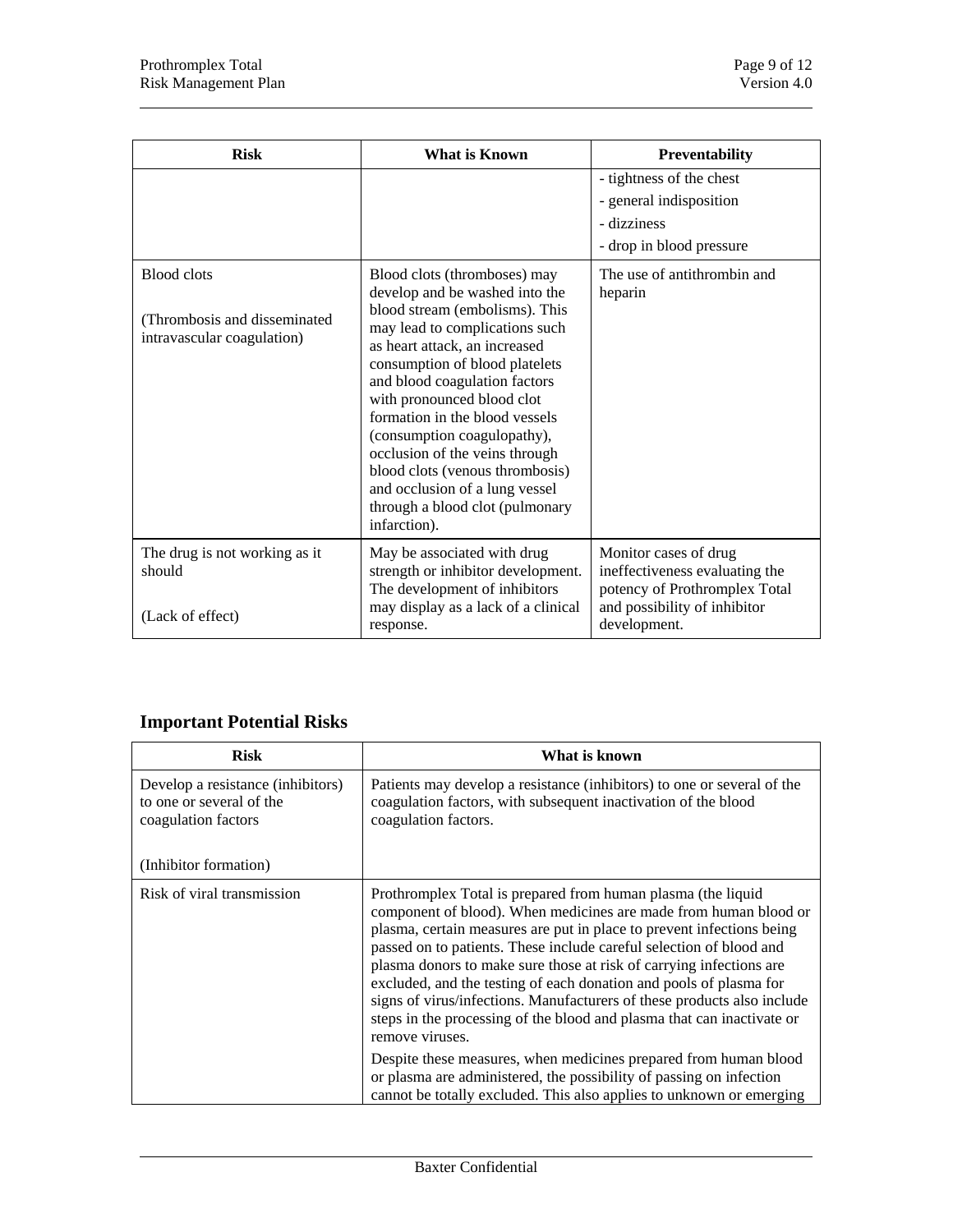| <b>Risk</b>                                                                                                                 | What is known                                                                                                                                                              |
|-----------------------------------------------------------------------------------------------------------------------------|----------------------------------------------------------------------------------------------------------------------------------------------------------------------------|
|                                                                                                                             | viruses or other types of infections.                                                                                                                                      |
| Off-label use, in terms of a<br>broader use, such as perioperative<br>bleeding in patients without<br>anticoagulant therapy | There may be a potential for broader use of prothrombin complexes,<br>such as perioperative bleeding in patients without anticoagulant<br>therapy. This is not encouraged. |

#### **Important Missing Information**

| <b>Risk</b>                                                                                                                                                                                                                                                                                       | What is known                                                                                                                                                                                                                                         |
|---------------------------------------------------------------------------------------------------------------------------------------------------------------------------------------------------------------------------------------------------------------------------------------------------|-------------------------------------------------------------------------------------------------------------------------------------------------------------------------------------------------------------------------------------------------------|
| Lack of clinical data in pregnancy<br>or lactation                                                                                                                                                                                                                                                | The safety of human prothrombin complex concentrates for use in<br>human pregnancy and during lactation has not been established.<br>Therefore, human prothrombin complex should be used during<br>pregnancy and lactation only if clearly indicated. |
| There is no restriction in the Prothromplex label in regards to pediatric<br>use. However, there have been no well-controlled studies to assess the<br>Lack of clinical data in pediatric<br>safety of human prothrombin complex concentrates for use in the<br>patients<br>pediatric population. |                                                                                                                                                                                                                                                       |

## *VI.2.5 Summary of Additional Risk Minimization Measures by Safety Concern*

There are no additional risk minimization measures in place for Prothromplex Total.

# *VI.2.6. Planned Post-Authorization Development Plan*

There are no post-authorization studies planned for Prothromplex Total.

|  |  | VI.2.7 Summary of changes to the Risk Management Plan over time |  |
|--|--|-----------------------------------------------------------------|--|
|  |  |                                                                 |  |

| Major changes to the Risk Management Plan Over Time |                  |                                                                                                                                                                                                                                                                   |                |  |
|-----------------------------------------------------|------------------|-------------------------------------------------------------------------------------------------------------------------------------------------------------------------------------------------------------------------------------------------------------------|----------------|--|
| <b>Version</b>                                      | Date             | <b>Safety Concerns</b>                                                                                                                                                                                                                                            | <b>Comment</b> |  |
| 1.0                                                 | 24 November 2009 | <b>Important Identified Risks:</b><br>Use of Prothromplex Total<br>٠<br>in patients with<br>hypersensitivity to active<br>substance or heparin<br>Thrombosis/Disseminated<br>٠<br>intravascular coagulation<br>Inhibitor formation<br>$\bullet$<br>Lack of Effect |                |  |
|                                                     |                  | <b>Important Potential Risk:</b><br>Risk of viral transmission                                                                                                                                                                                                    |                |  |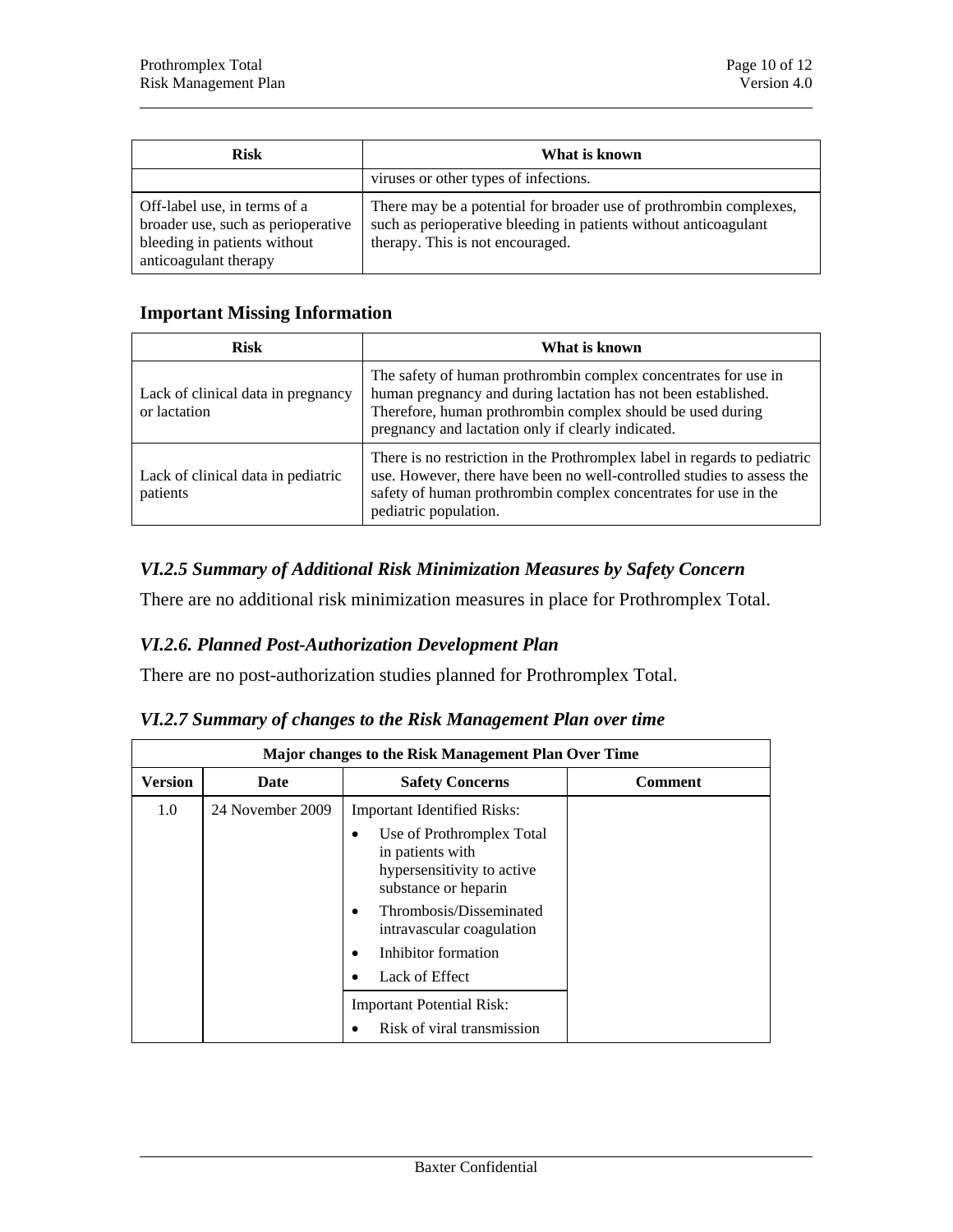|     |                | <b>Important Missing Information:</b><br>Use of Prothromplex Total<br>$\bullet$                                                                                                                                                                                                                                                                                                                           |                                                                                                                                                                                                                                                                                                                                               |
|-----|----------------|-----------------------------------------------------------------------------------------------------------------------------------------------------------------------------------------------------------------------------------------------------------------------------------------------------------------------------------------------------------------------------------------------------------|-----------------------------------------------------------------------------------------------------------------------------------------------------------------------------------------------------------------------------------------------------------------------------------------------------------------------------------------------|
|     |                | during pregnancy and<br>lactation                                                                                                                                                                                                                                                                                                                                                                         |                                                                                                                                                                                                                                                                                                                                               |
|     |                | Use of Prothromplex Total<br>$\bullet$<br>in pediatric patients                                                                                                                                                                                                                                                                                                                                           |                                                                                                                                                                                                                                                                                                                                               |
| 2.0 | 02 August 2010 | <b>Important Identified Risks:</b><br>Use of Prothromplex Total<br>in patients with<br>hypersensitivity to active<br>substance or heparin<br>Thrombosis/Disseminated<br>$\bullet$<br>intravascular coagulation<br>Inhibitor formation<br>$\bullet$<br>Lack of Effect<br><b>Important Potential Risk:</b><br>Risk of viral transmission<br>Off-label use, in terms of<br>$\bullet$<br>broader use, such as | A new safety concern, off-<br>label use, in terms of a<br>broader use, such as<br>perioperative bleeding in<br>patients without<br>anticoagulant therapy, was<br>identified and added. This<br>addition was requested by the<br>Austrian authorities (AGES)<br>in its role as the RMS.                                                        |
|     |                | perioperative bleeding in<br>patients without<br>anticoagulant therapy<br><b>Important Missing Information:</b><br>Use of Prothromplex Total<br>$\bullet$<br>during pregnancy and                                                                                                                                                                                                                         |                                                                                                                                                                                                                                                                                                                                               |
|     |                | lactation<br>Use of Prothromplex Total<br>in pediatric patients                                                                                                                                                                                                                                                                                                                                           |                                                                                                                                                                                                                                                                                                                                               |
| 3.0 | 27 August 2010 | <b>Important Identified Risks:</b><br>Use of Prothromplex Total<br>$\bullet$<br>in patients with<br>hypersensitivity to active<br>substance or heparin<br>Thrombosis/Disseminated<br>$\bullet$<br>intravascular coagulation<br>Inhibitor formation<br>$\bullet$<br>Lack of Effect<br>$\bullet$<br><b>Important Potential Risk:</b>                                                                        | The RMP was updated to<br>version 3.0 (issued<br>27Aug2010) because of a<br>new SmPC with updated<br>pediatric wording, which was<br>requested by the Austrian<br>authority. The sentence<br>"however, the use of<br>Prothromplex Total 600 IU in<br>the pediatric population is<br>referenced in the medical<br>literature" was deleted from |
|     |                | Risk of viral transmission<br>$\bullet$<br>Off-label use, in terms of<br>$\bullet$<br>broader use, such as<br>perioperative bleeding in<br>patients without<br>anticoagulant therapy                                                                                                                                                                                                                      | the SmPC and RMP.                                                                                                                                                                                                                                                                                                                             |